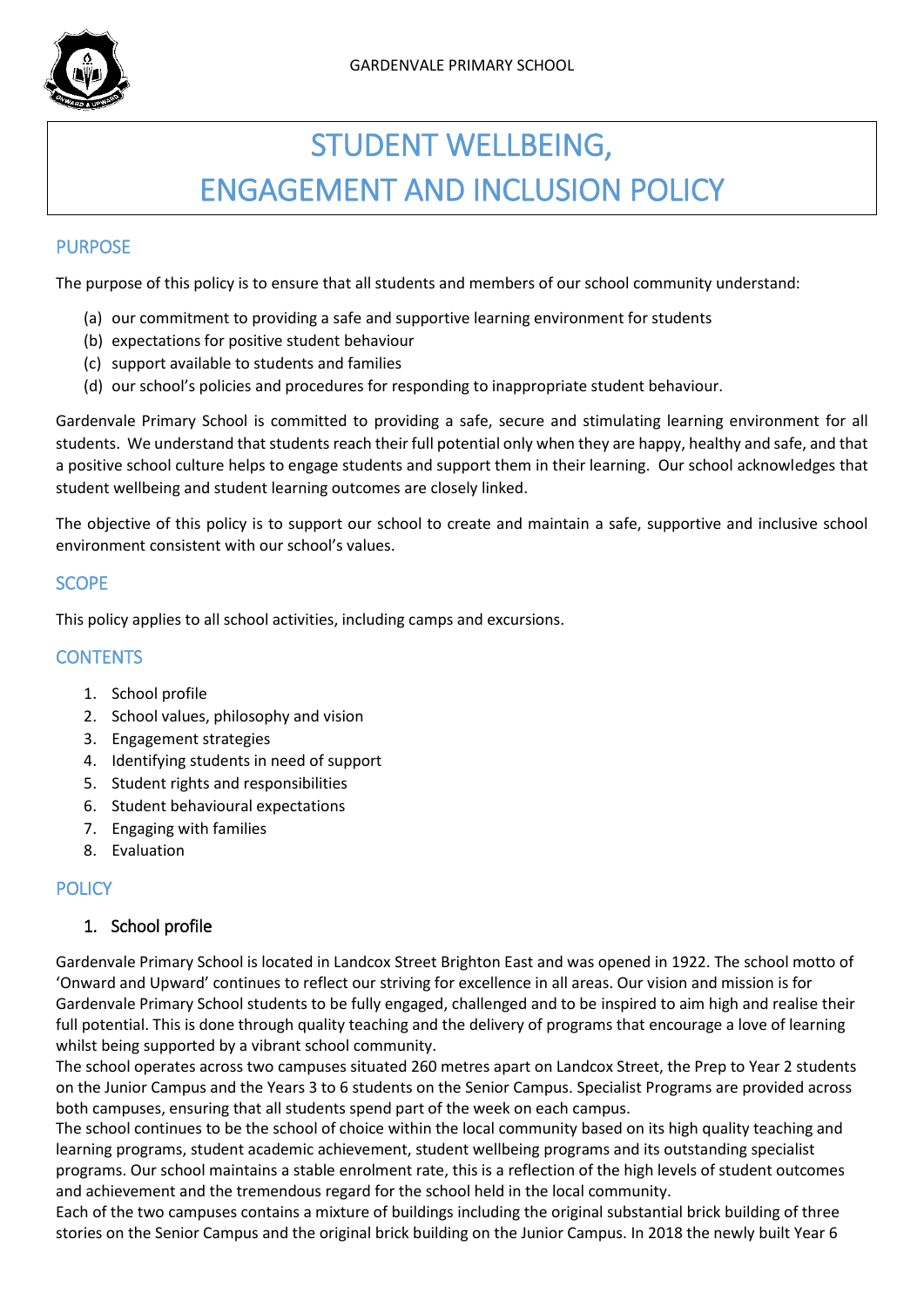

Learning Hub was opened. This space allowing our Year 6 classes to operate closely with an adjoining, internal learning space. This Year 6 learning environment greatly assists our students with their transition to secondary school.

The school offers a range of well-resourced specialist subjects including Language Other Than English (LOTE) Japanese, Visual Arts, Performing Arts, Library and Physical Education. An extensive outdoor education program of camps, excursions, bike education and swimming is provided as well as an annual ski camp and a school musical, written and directed by school staff.

# 2. School values, philosophy and vision

Gardenvale Primary School's Statement of Values and School Philosophy is integral to the work that we do and is the foundation of our school community. Students, staff and members of our school community are encouraged to live and demonstrate our core values of honesty, empathy, respect, resilience and responsibility (HERRRby) at every opportunity.

Our school's vision is to 'Challenge, Engage, Inspire'.

We aim to empower our students to reach their personal best, and fully equip them to contribute positively to society as happy, healthy young adults.

Our Statement of Values is available online on our school website and through COMPASS.

# 3. Engagement strategies

Gardenvale Primary School has developed a range of strategies to promote engagement, positive behaviour and respectful relationships for all students in our school. We acknowledge that some students may need extra social, emotional or educational support at school, and that the needs of students will change over time as they grow and learn.

A summary of the universal (whole of school), targeted (Year level specific) and individual engagement strategies used by our school is included below:

## Universal

- engagement of Education Department, SSSO (Student Support Services Officers) team for assistance with management of whole school wellbeing program, including students with disabilities
- whole School HERRRby Values Program of Honesty, Empathy, Respect, Resilience and Responsibility
- the appointment of a student wellbeing manager and team
- we have high and consistent expectations of all staff, students and parents and carers
- we prioritise positive relationships between staff and students, recognising the fundamental role this plays in building and sustaining student wellbeing
- we create a culture that is inclusive, engaging and supportive
- we welcome all parents/carers and being responsive to them as partners in learning
- we analyse and are responsive to a range of school data such as attendance, Attitudes to School Survey, Parent Survey data, Staff Survey data, student management data and school level assessment data
- our school's Statement of Values is incorporated into our curriculum and promoted to students, staff and parents so that they are shared and celebrated as the foundation of our school community
- carefully planned transition programs to support students moving into different stages of their schooling
- positive behaviour and student achievement is acknowledged in the classroom, and formally in school assemblies and communication to parents
- we monitor student attendance and implement attendance improvement strategies at a whole-school, cohort and individual level
- students have the opportunity to contribute to and provide feedback on decisions about school operations through the Student Representative Council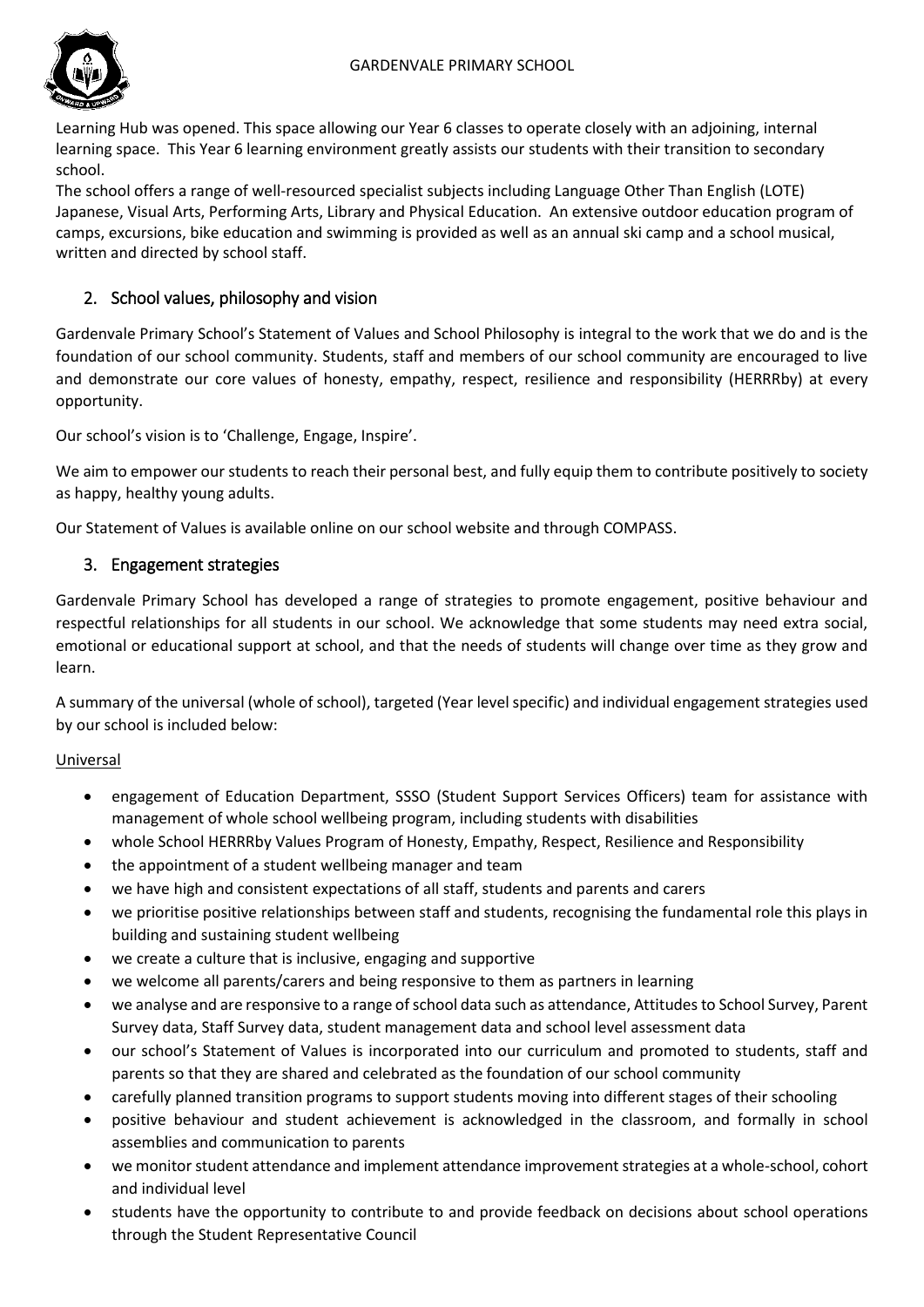

 we create opportunities for cross-age connections amongst students through school plays, athletics, music programs and peer support programs, Buddies and annual 'Celebrating HERRRby' Week activities.

# Targeted

- each Year Level has a targeted wellbeing program that addresses the specific needs at that level.
- all students in Out of Home Care will be appointed a Learning Mentor, have an Individual Learning Plan and will be referred to Student Support Services for an Educational Needs Assessment
- staff apply a trauma-informed approach to working with students who have experienced trauma

## **Individual**

Individual students are supported as needed in the following ways;

- Student Support Groups, see: <http://www.education.vic.gov.au/school/principals/spag/participation/pages/supportgroups.aspx>
- Individual Learning Plan (ILP) and Behaviour Support Plan
- Program for Students with Disabilities
- referral to Student Wellbeing Coordinator and Student Support Services
- referral to ChildFirst/Orange Door
- Lookout Educational Support Centres <https://www.education.vic.gov.au/about/programs/Pages/lookout.aspx>

Gardenvale Primary School implements a range of strategies that support and promote individual engagement. These can include:

- building constructive relationships with students at risk or students who are vulnerable due to complex individual circumstances
- meeting with the student and their parent/carer to talk about how best to help the student engage with school
- developing an Individual Educational Plan and/or a Behaviour Support Plan
- referring the student to:
	- o school-based wellbeing supports
	- o Student Support Services
	- o Appropriate external supports such as council based youth and family services, other allied health professionals, Headspace, child and adolescent mental health services or ChildFirst/Orange door

Where necessary Gardenvale Primary School will support the student's family to engage by:

- being responsive and sensitive to changes in the student's circumstances and health and wellbeing
- collaborating, where appropriate and with the support of the student and their family, with any external allied health professionals, services or agencies that are supporting the student
- monitoring individual student attendance
- running regular Student Support Group meetings for all students:
	- o with a disability
	- o in Out of Home Care
	- o and with other complex needs that require ongoing support and monitoring.

# 4. Identifying students in need of support

Gardenvale Primary School accounts for the diversity of all students, including the needs of Aboriginal and Torres Strait Islander children, children from culturally and linguistically diverse backgrounds, children with disabilities and vulnerable children.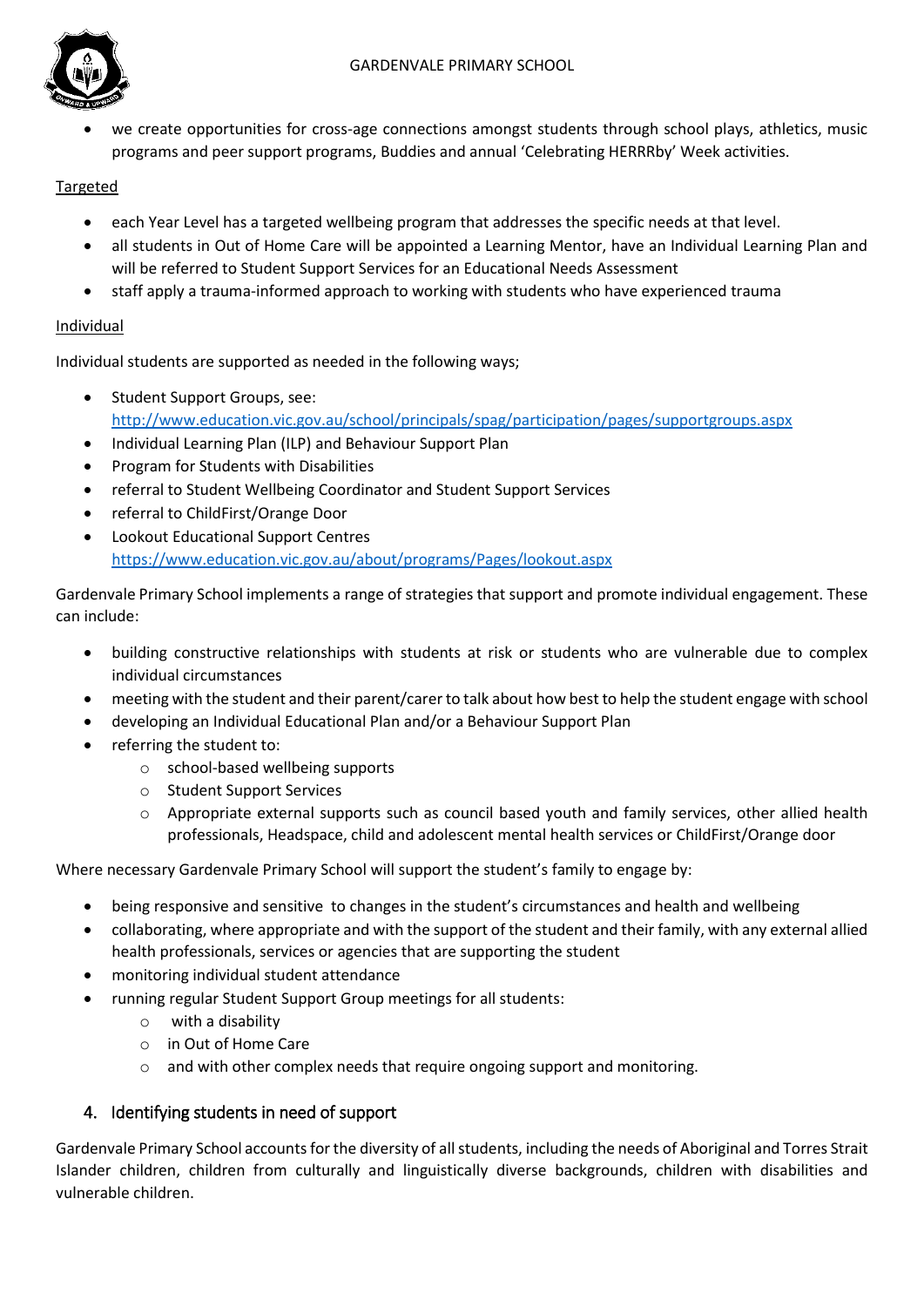## GARDENVALE PRIMARY SCHOOL



Gardenvale Primary School is committed to providing the necessary support to ensure our students are supported intellectually, emotionally and socially. The Student Wellbeing team plays a significant role in developing and implementing strategies to help identify students in need of support and enhance student wellbeing. Gardenvale Primary School will utilise the following information and tools to identify students in need of extra emotional, social or educational support:

- Regular meetings with the Student Wellbeing/Specialist Team to identify students of concern
- personal, health and learning information gathered upon enrolment and while the student is enrolled
- attendance records
- academic performance
- observations by school staff such as changes in engagement, behaviour, self-care, social connectedness and motivation
- engagement with families
- referrals from staff or requests from parents.

## 5. Student rights and responsibilities

All members of our school community have a right to experience a safe and supportive school environment. We expect that all students, staff, parents and carers treat each other with respect and dignity. Our school's Statement of Values highlights the rights and responsibilities of members of our community.

Students have the right to:

- participate fully in their education
- feel safe, secure and happy at school
- learn in an environment free from bullying, harassment, violence, discrimination or intimidation
- express their ideas, feelings and concerns.

Students are responsible for:

- participating fully in their educational program
- displaying positive behaviours that demonstrate respect for themselves, their peers, their teachers and members of the school community
- respecting the right of others to learn.

Students who may have a complaint or concern about something that has happened at school are encouraged to speak to their parents or carers and approach a trusted teacher or a member of the Student Wellbeing Team.

## 6. Student behavioural expectations

Behavioural expectations of students, staff and families are grounded in our school's Statement of Values. Student bullying behaviour will be responded to consistently with Gardenvale Primary School's Bullying policy.

When a student acts in breach of the behaviour standards of our school community, Gardenvale Primary School will institute a staged response, consistent with the Department's Student Engagement and Inclusion Guidelines. Where appropriate, parents will be informed about the inappropriate behaviour and action will be taken by teachers and other school staff.

Disciplinary measures that may be applied include:

- warning a student that their behaviour is inappropriate
- teacher controlled consequences such as moving a student in a classroom or other reasonable and proportionate responses to misbehaviour
- withdrawal of privileges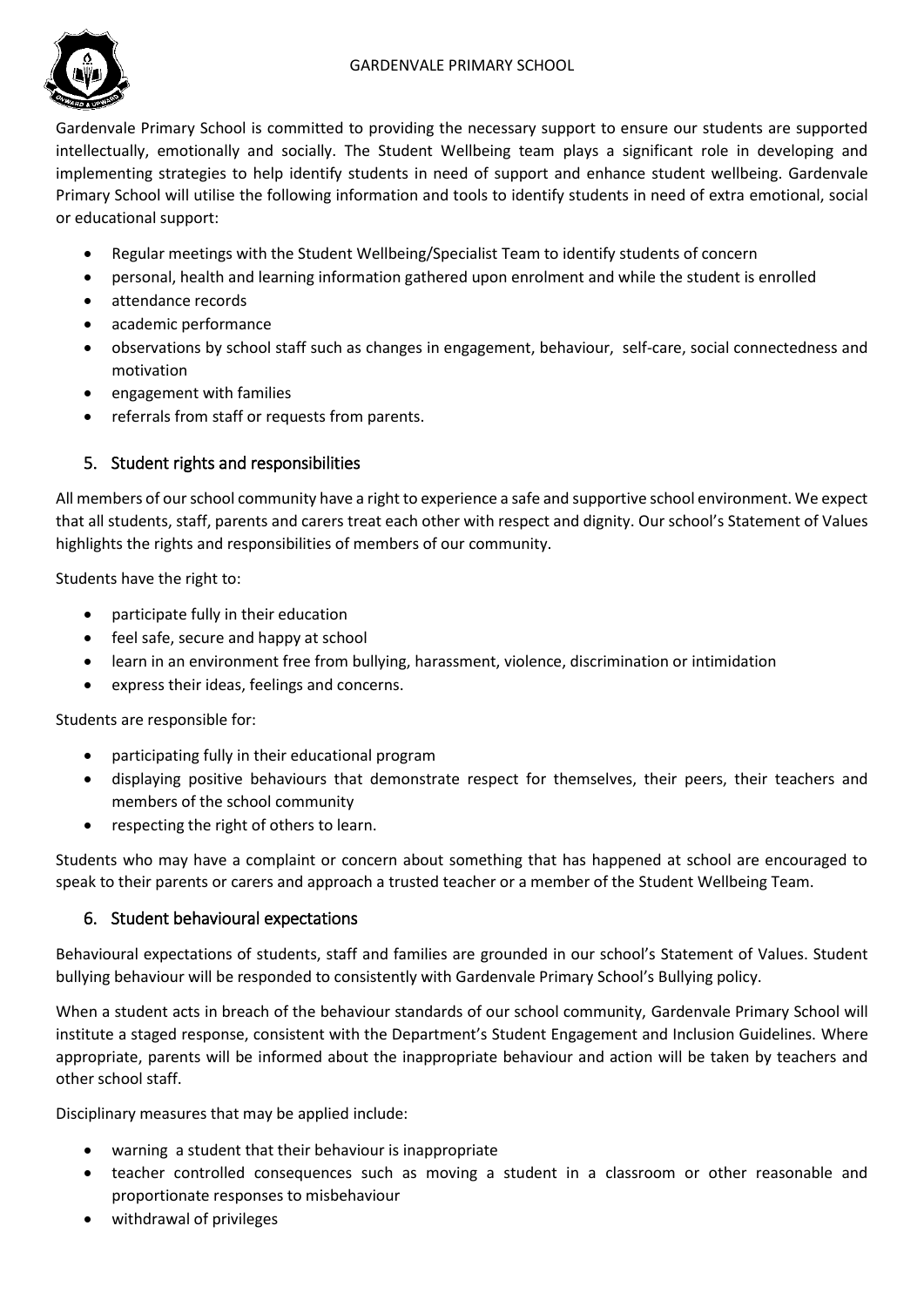

- referral to the Year Level Coordinator
- Restorative Practices
- detentions
- behaviour reviews
- suspension
- expulsion

Suspension, expulsion and restrictive interventions are measures of last resort and may only be used in situations consistent with Department policy, available at:

- <https://www2.education.vic.gov.au/pal/suspensions/policy>
- <https://www2.education.vic.gov.au/pal/expulsions/policy>
- <https://www2.education.vic.gov.au/pal/restraint-seclusion/policy>

In line with Ministerial Order 1125, no student aged 8 or younger will be expelled without the approval of the Secretary of the Department of Education and Training.

The Principal of Gardenvale Primary School is responsible for ensuring all suspensions and expulsions are recorded on CASES21.

Corporal punishment is prohibited in our school and will not be used in any circumstance.

## 7. Engaging with families

Gardenvale Primary School values the input of parents and carers, and we will strive to support families to engage in their child's learning and build their capacity as active learners. We aim to be partners in learning with parents and carers in our school community.

We work hard to create successful partnerships with parents and carers by:

- ensuring that all parents have access to our school policies and procedures, available on our school website and Compass
- maintaining an open, respectful line of communication between parents and staff
- providing parent volunteer opportunities so that families can contribute to school activities
- involving families with homework and other curriculum-related activities
- involving families in school decision making
- coordinating resources and services from the community for families
- including families in Student Support Groups and developing individual plans for students.

## 8. Evaluation

Gardenvale Primary School will collect data each year to understand the frequency and types of wellbeing issues that are experienced by our students so that we can measure the success or otherwise of our school based strategies and identify emerging trends or needs.

Sources of data that will be assessed on an annual basis include:

- Attitudes to School Survey
- Parent Survey
- incidents data as reported on GradeXpert
- school reports
- case management
- CASES21